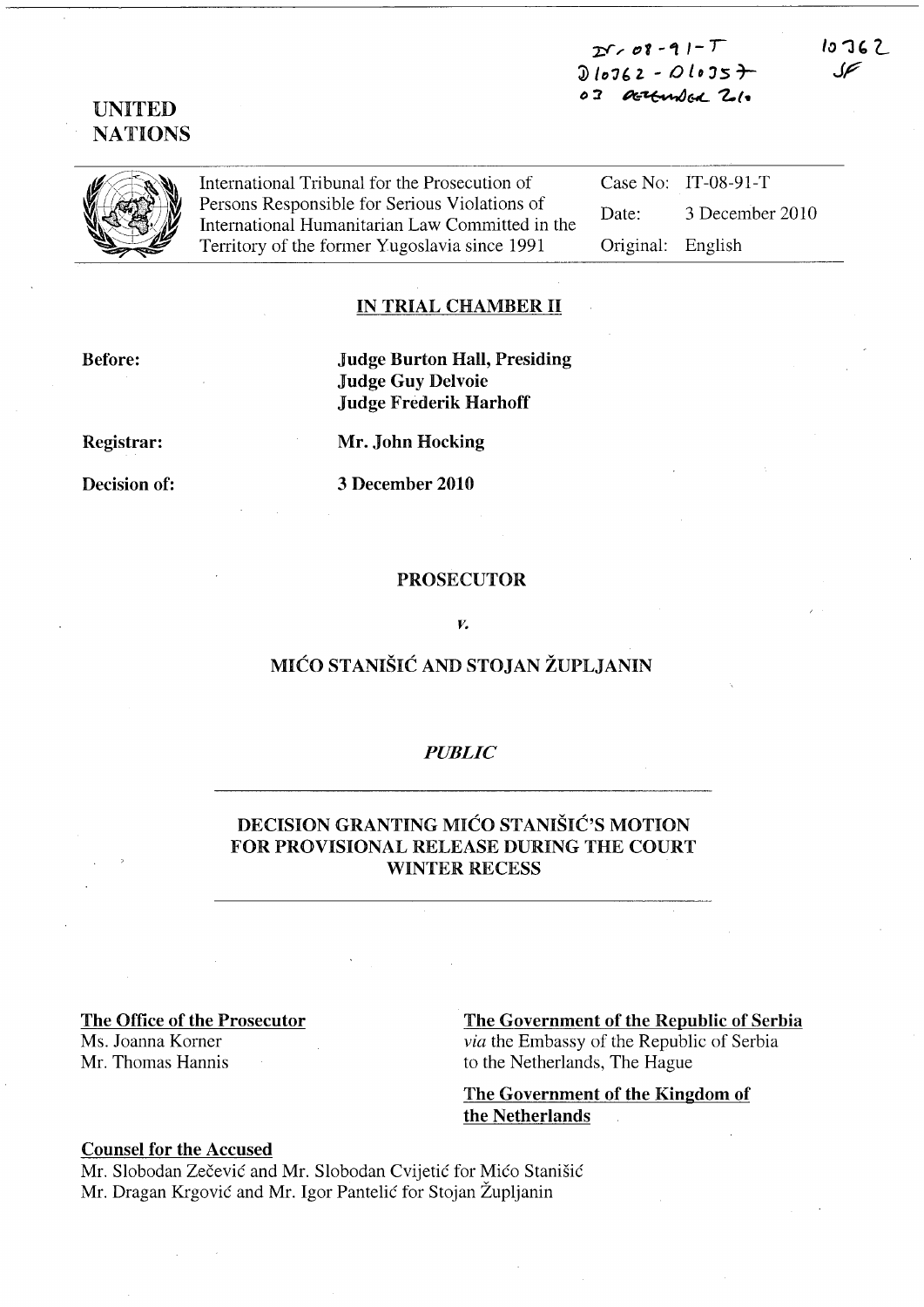**TRIAL CHAMBER II** ("Trial Chamber") of the International Tribunal for the Prosecution of Persons Responsible for Serious Violations of International Humanitarian Law Committed in the Territory of the former Yugoslavia since 1991 ("Tribunal");

**BEING SEISED** of Mico Stanisic's motion for provisional release during the upcoming winter court recess, filed on 5 November 2010 with confidential annexes, in which the Defence of Mico Stanisic ("Defence") requests that Mico Stanisic be granted temporary provisional release for the duration of the winter court recess scheduled between 18 December 2010 and 10 January 2011 ("Winter Recess"), on the same terms and conditions under which he has previously been released or under such conditions as the Trial Chamber deems appropriate to impose pursuant to Rule  $65(C)$ ;<sup>1</sup>

**NOTING** the Defence submissions that Mico Stanisic surrendered voluntarily to the Tribunal within four days of being formally notified of the indictment, voluntarily co-operated with the . Prosecution, and has always been in compliance with the terms and conditions of his provisional release, including any variation to those terms and conditions and that Mico Stanisic poses no risk of flight, nor any danger to any victim, witness or other person; $<sup>2</sup>$ </sup>

**NOTING** the Defence submission that for the majority of the recess period, the Defence will work from Belgrade and that it is important to the "logical and efficient preparation for the resumption of trial proceedings" for Mico Stanisic to be in Belgrade so that he can be close to counsel and assist with the Defence's preparation;<sup>3</sup>

**NOTING** the Prosecution's oral response on 8 November 2010 that it takes no position on the Motion and leaves it to the discretion of the Trial Chamber;<sup>4</sup>

**NOTING** the guarantee of the Government of the Republic of Serbia ("Serbia"), filed on 24 November 2010, which provides, *inter alia,* that Serbia "undertakes, in the event that the [Trial Chamber] grants provisional release to the accused Mico STANISIC [ ... ] to comply with all orders issued by the Trial Chamber [...] so that the accused is able to appear before the [...] Tribunal at any time": $5$ 

<sup>&</sup>lt;sup>1</sup> Mr. Stanišić's motion for provisional release during the upcoming winter court recess, 5 November 2010 ("Motion"), paras 1-2.

Motion, para. 10.

<sup>&</sup>lt;sup>3</sup> Motion, para. 10.

Hearing, 8 November 2010, T. 17041.

Supplement to Mr. Stanisic's motion for provisional release during the upcoming winter court recess, 23 November 2010, Annex A.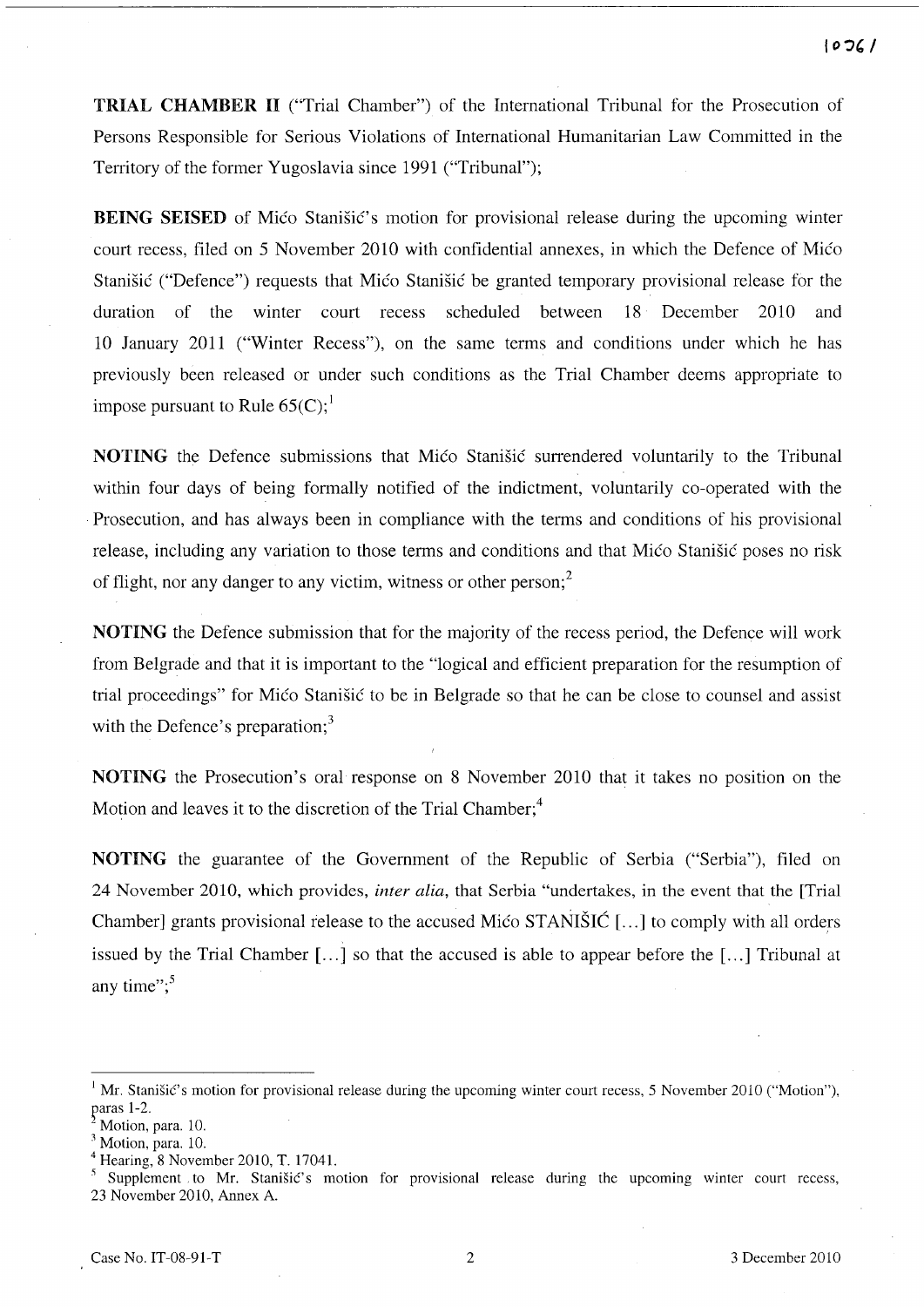NOTING the communication from the Government of the Kingdom of the Netherlands, the host state ("the Netherlands"), filed on 22 November 2010, wherein it states that it has no objection to the request for provisional release;<sup>6</sup>

CONSIDERING that pursuant to Rule 65 of the Rules of Procedure and Evidence ("Rules"), the Trial Chamber may order provisional release if it is satisfied that the accused will appear for trial and, if released, will not pose a danger to any victim, witness or other person and that the Trial Chamber may impose such conditions upon the release of the accused as it may determine appropriate;

RECALLING that Mico Stanisic has previously been granted provisional release on five occasions during the pre-trial phase and the trial on terms and conditions as set out by the Trial Chamber, all of which were fully respected by Mico Stanišić;

**CONSIDERING** that Mico Stanisic has consistently complied with the provisional release conditions of the Trial Chamber and presented himself for court as directed;

CONSIDERING that, when granted provisional release on previous occasions, the Trial Chamber has been satisfied that Mico Stanisic has not posed any danger to any victim, witness or other person;<sup>8</sup>

**CONSIDERING** that the Trial Chamber's previous assessment of Mico Stanistic's flight risk or the threat he poses to witnesses, victims or persons associated with the case has not been altered;

CONSIDERING that the Trial Chamber is satisfied with the guarantee provided by Serbia and takes note of the communication offered by the Netherlands;

CONSIDERING that the Winter Recess is scheduled from 18 December 2010 to 10 January 2011;

PURSUANT TO Rule 65 of the Rules;

<sup>6</sup> Correspondence from Host Country, 22 November 2010.

<sup>&</sup>lt;sup>7</sup> Prosecutor v. Mićo Stanišić, Case No. IT-04-79-PT, Decision on Mićo Stanišić's motion for provisional release, 19 Jul200S ("Decision of 19 July 2005"); Order reinstating provisional release, 10 Jul2008; Order reinstating provisional release, 12 Jun 2009; Decision granting Mr. Stanišić's motion for provisional release during the winter recess, 11 Dec 2009 ("Decision of 11 Dec 2009"); Decision granting Mico Stanišic's motion for provisional release during the court summer recess, 16 Jul 2010 ("Decision of 16 July 2010").

 $8$  See Decision of 19 July 2005, para. 19; Decision of 11 Dec 2009, p. 4; Decision of 16 July 2010, p. 3.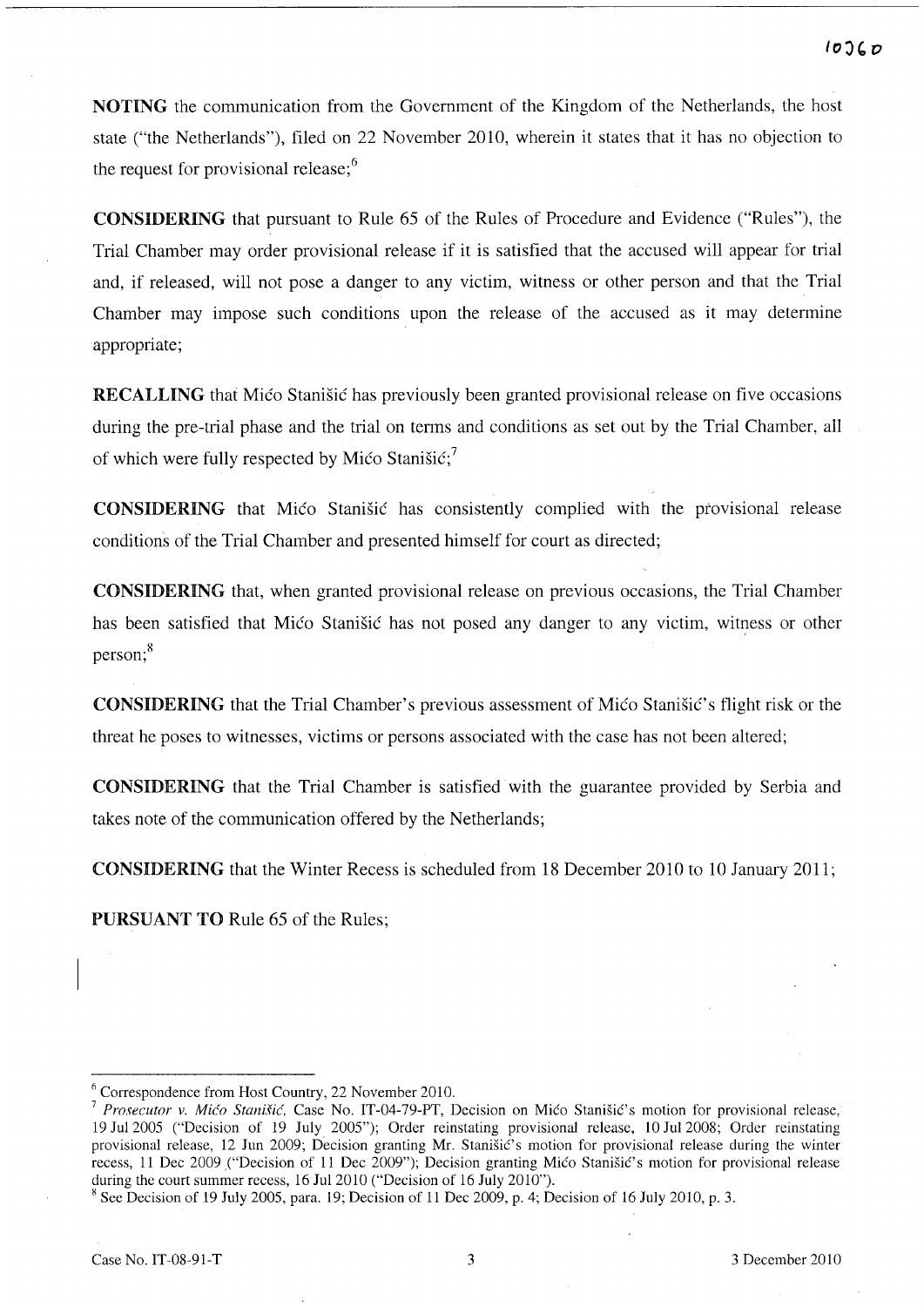## **GRANTS** the Motion; and

**ORDERS** the provisional release of Mico Stanistic subject to the following terms and conditions:

- 1. As soon as practicable, on or after 17 December 2010, Mico Stanisic shall be transported to Schiphol airport by the designated authorities of the Netherlands;
- 2. At Schiphol airport, Mico Stanisic shall be provisionally released into the custody of an official of Serbia, who shall accompany him for the remainder of his travel to Serbia and to his place of residence;
- 3. On his return, Mico Stanisic shall be accompanied by an official of Serbia, who shall transfer custody of Mico Stanisic to the authorities of the Netherlands at Schiphol airport on or before 7 January 2011 for his transport back to the UNDU;
- 4. During the period of his provisional release, Mico Stanisic shall abide by the following conditions and the authorities of Serbia, including the local police, shall ensure compliance with such conditions:
	- 1. to reside in his home at the address listed in Confidential Annex A attached to the Motion;
	- ii. to remain within the confines of the municipality of Belgrade;
	- iii. to surrender his passport to the Ministry of Internal Affairs of Serbia;
	- iv. to report each day, before 1 p.m., to the police in Belgrade at a local police station to be designated by the authorities of Serbia;
	- v. to consent to having the Ministry of Internal Affairs of Serbia verify with the local police regarding his presence and to the Ministry of Internal Affairs, or by a person designated by the Registrar of the Tribunal, to make occasional, unannounced visits upon him;
	- vi. not to have any contact whatsoever, or in any way interfere, with any victim, witness or potential witness or otherwise interfere in any way with the proceedings or the administration of justice;
	- vii. not to discuss his case with anyone, including the media, other than with his Defence;
	- viii. to continue to cooperate with the Tribunal;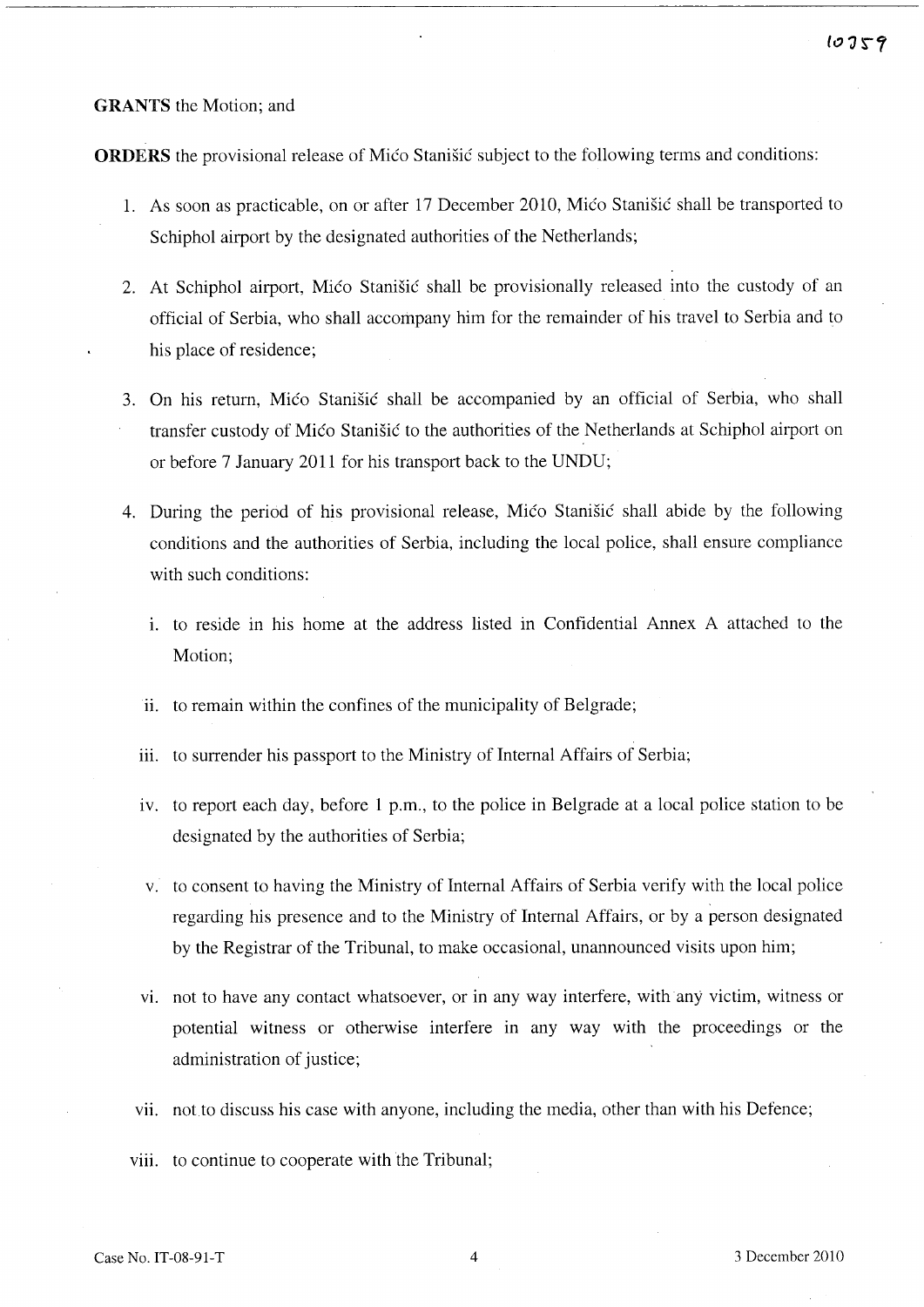- ix. to comply strictly with any requirements of the authorities of Serbia necessary to enable them to comply with their obligations under this Decision and their guarantees;
- X. to return to the Tribunal on or before 7 January 2011; and
- xi. to comply strictly with any further order of the Tribunal varying the terms of his provisional release or terminating his provisional release;

**REQUIRES** Serbia to assume responsibility as follows:

- a) to designate an official of its government into whose custody Mico Stanišic shall be provisionally released and who shall accompany him from Schiphol airport to Serbia and to his place of residence, as well as to designate an official of its government who shall accompany Mico Stanisic from his place of residence to Schiphol airport, where he shall be delivered into the custody of the authorities of the Netherlands, who will in turn transport him back to the UNDU;
- b) to notify, prior to the release of Mico Stanisic from the UNDU, the Registrar of the Tribunal of the name of the official(s) designated pursuant to the previous subparagraph;
- c) for the personal security and safety of Mico Stanisic while on provisional release;
- d) for all expenses concerning the transport of Mico Stanisic from Schiphol airport to Belgrade and back;
- e) for all expenses concerning the security of Mico Stanisic while on provisional release;
- f) to submit a written report to the Trial Chamber every week as to the compliance of Mico Stanisic with the terms of this Decision;
- g) to arrest and detain Mico Stanisic immediately should he breach any of the conditions of this Decision; and
- h) to report immediately to the Trial Chamber any breach of the conditions set out above;

**INSTRUCTS** the Registrar of the Tribunal to consult with the Ministry of Justice of the Netherlands as to the practical arrangements for the provisional release of Mico Stanisic and to continue to detain him at the UNDU in The Hague until such time as the Registrar has been notified of the name of the designated official of Serbia into whose custody Mico Stanisic is to be provisionally released; and